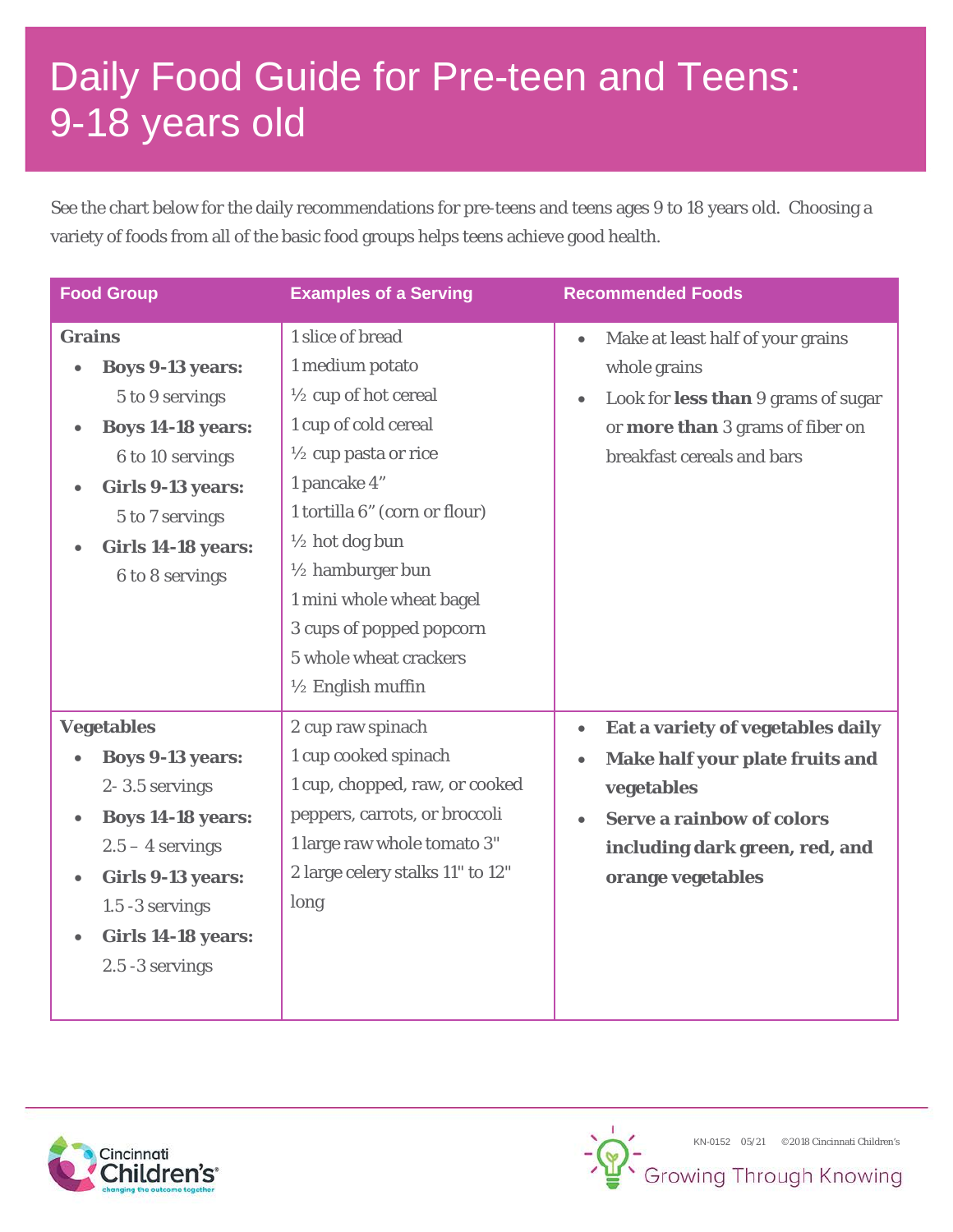## Daily Food Guide for Teen *continued…*

| <b>Food Group</b>                     | <b>Examples of a Serving</b>                           | <b>Recommended Foods</b>                              |
|---------------------------------------|--------------------------------------------------------|-------------------------------------------------------|
| <b>Fruit</b>                          | 1 medium sized fresh fruit                             | Choose whole fruits over fruit juice<br>$\bullet$     |
| <b>Boys 9-13 years:</b><br>$\bullet$  | 1 cup fresh, canned or frozen                          | Rinse canned fruits before serving<br>$\bullet$       |
| 1.5 to 2 servings                     | $1/2$ cup dried fruit                                  |                                                       |
| <b>Boys 14-18 years:</b><br>$\bullet$ | 8 large strawberries                                   |                                                       |
| 2 to 2.5 servings                     | 32 seedless grapes                                     |                                                       |
| <b>Girls 9-13 years:</b><br>$\bullet$ |                                                        |                                                       |
| 1.5 to 2 servings                     |                                                        |                                                       |
| <b>Girls 14-18 years:</b>             |                                                        |                                                       |
| 1.5 to 2 servings                     |                                                        |                                                       |
| <b>Protein</b>                        | 1-ounce cooked beef, fish,                             | Bake, broil, grill or sauté meats rather<br>$\bullet$ |
| <b>Boys 9-13 years:</b>               | poultry, pork                                          | than frying                                           |
| 5 to 6.5 oz/servings                  | $\frac{1}{4}$ cup cooked beans or lentils              | Trim fat from meat and remove skin<br>$\bullet$       |
| <b>Boys 14-18 years:</b><br>$\bullet$ | $1$ egg                                                | from poultry before cooking                           |
| 5.5 to 7 oz/servings                  | 1 Tbsp. nut or seed butter                             | Select non-breaded meats<br>$\bullet$                 |
| <b>Girls 9-13 years:</b><br>$\bullet$ | 1/2 ounce nuts or seeds                                |                                                       |
| 4 to 6 oz/servings                    | 12 almonds, 24 pistachios,<br>$\overline{\phantom{a}}$ |                                                       |
| <b>Girls 14-18 years:</b>             | 7 walnut halves                                        |                                                       |
| 5 to 6.5 oz/servings                  | 1 sandwich slice of lunch meat                         |                                                       |
|                                       | 2 Tbsp. hummus                                         |                                                       |
| <b>Dairy</b>                          | 1 cup (8 ounces) milk                                  | Serve fat-free or low-fat (1%) milk<br>$\bullet$      |
| <b>Boys 9-13 years:</b>               | 1 cup calcium fortified soy                            | Include milk or calcium fortified<br>$\bullet$        |
| 3 servings                            | milk                                                   | soy/rice milk to meet diary needs.                    |
| <b>Boys 14-18 years:</b>              | 1 cup yogurt                                           | Limit intake of drinkable yogurts,<br>$\bullet$       |
| 3 servings                            | $1\frac{1}{2}$ - 2 ounces cheese                       | puddings, frozen yogurts and ice cream                |
| <b>Girls 9-13 years:</b>              | 1/3 cup shredded cheese                                | because of the high sugar content.                    |
| 3 servings                            | 2 cups low fat cottage cheese                          |                                                       |
| <b>Girls 14-18 years:</b>             |                                                        |                                                       |
| 3 servings                            |                                                        |                                                       |
|                                       |                                                        |                                                       |